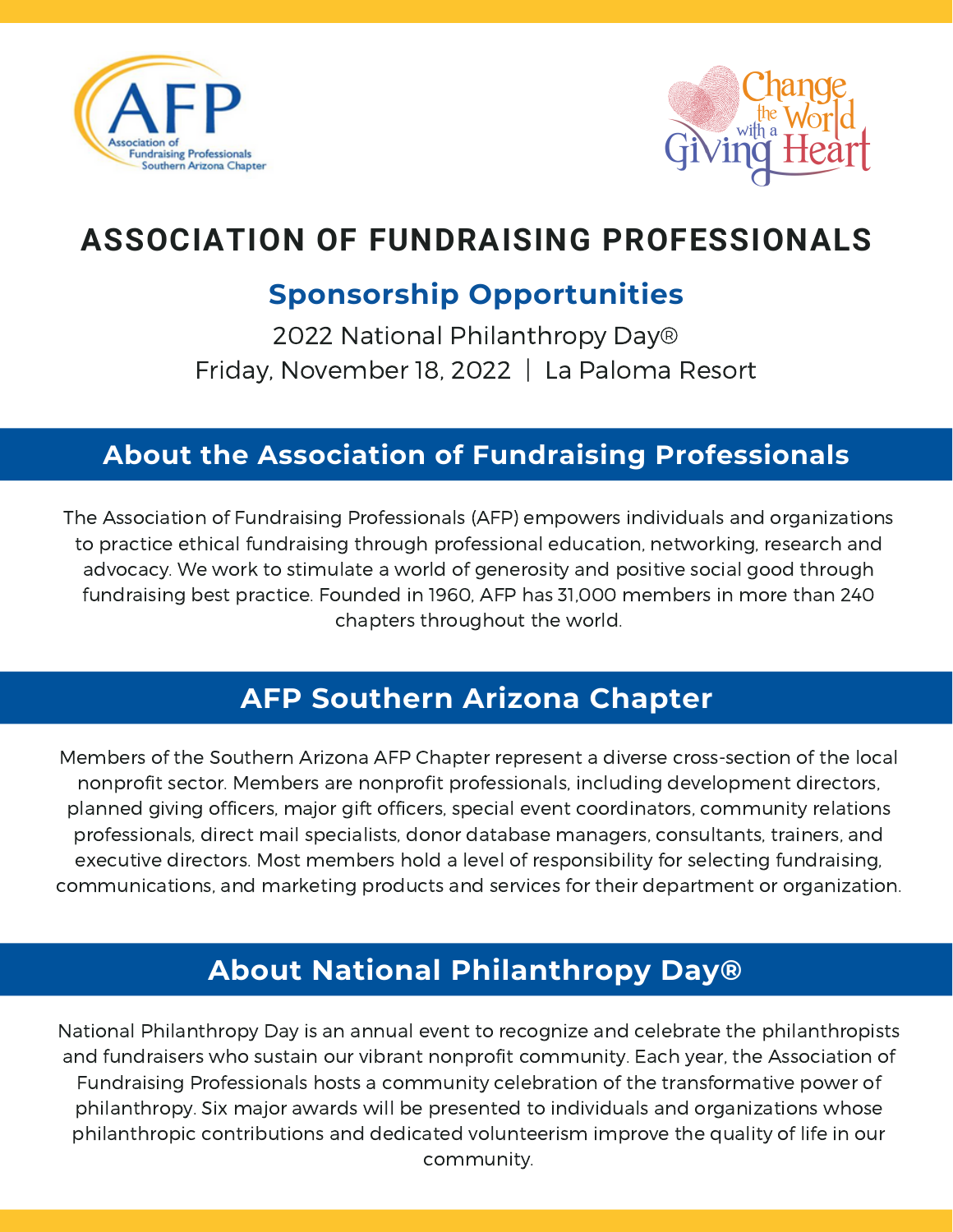#### **2022 National Philanthropy Day® Friday, November 18, 2022 | La Paloma Resort**

We invite you to join us in celebrating our philanthropic community as a sponsor of National Philanthropy Day 2022 to honor those who go above and beyond for nonprofit organizations throughout Southern Arizona. Though the primary goal of the event is to celebrate Tucson's generous spirit, NPD also serves as the main fundraiser for the AFP Southern Arizona Chapter. Event proceeds support scholarships for AFP members for conferences, certifications, and annual membership dues.

**AFP is seeking sponsors to assist us in advancing ethical and effective fundraising by sponsoring the 2022 NPD Awards Luncheon. Please join us!**

## **Sponsorship Opportunities**

| <b>BENEFIT</b>                                                                            | Platinum /<br>Title Sponsor<br>\$7,500 | Gold<br>Sponsor<br>\$5,000 | Silver<br>Sponsor<br>\$2,500 | <b>Bronze</b><br>Sponsor<br>\$1,500 | TablePLUS<br>Sponsor<br>\$1,000 | After-Party<br>Sponsor<br>\$1,000    |
|-------------------------------------------------------------------------------------------|----------------------------------------|----------------------------|------------------------------|-------------------------------------|---------------------------------|--------------------------------------|
| Opportunity to speak on-stage &<br>introduce a group of event<br>honorees                 |                                        |                            |                              |                                     |                                 |                                      |
| Opportunity to place an<br>item/brochure at each seat at the<br>event (700 pieces needed) |                                        |                            |                              |                                     |                                 |                                      |
| AFP Monthly Chapter<br>Meeting                                                            | "Curtain Minute"                       | "Curtain Minute"           | Recognition of<br>Support    | Recognition of<br>Support           |                                 |                                      |
| Ad in NPD Program book                                                                    | Full Page / Color                      | Full Page / B&W            | 3/4 Page / B&W               | Half Page / B&W                     | Quarter Page / B&W              | Full Page/Promoting<br>After-Party   |
| One (1) Table for 10 at the<br>NPD Luncheon                                               |                                        |                            |                              |                                     |                                 |                                      |
| One (1) Spirit of<br>Philanthropy Award                                                   |                                        |                            |                              |                                     |                                 |                                      |
| Promotional Materials/Print<br>(Deadlines permitting)                                     |                                        |                            |                              |                                     |                                 | Specific to After-Party<br>Materials |
| Social Media/E-blasts                                                                     |                                        |                            |                              |                                     |                                 |                                      |

In-Kind & Customized Sponsorship Opportunities Available.

Contact Lana Baldwin at [LBaldwin@pcoa.org](mailto:LBaldwin@pcoa.org) or Elizabeth Slater at [eslater@yoto.org](mailto:eslater@yoto.org) for more information.